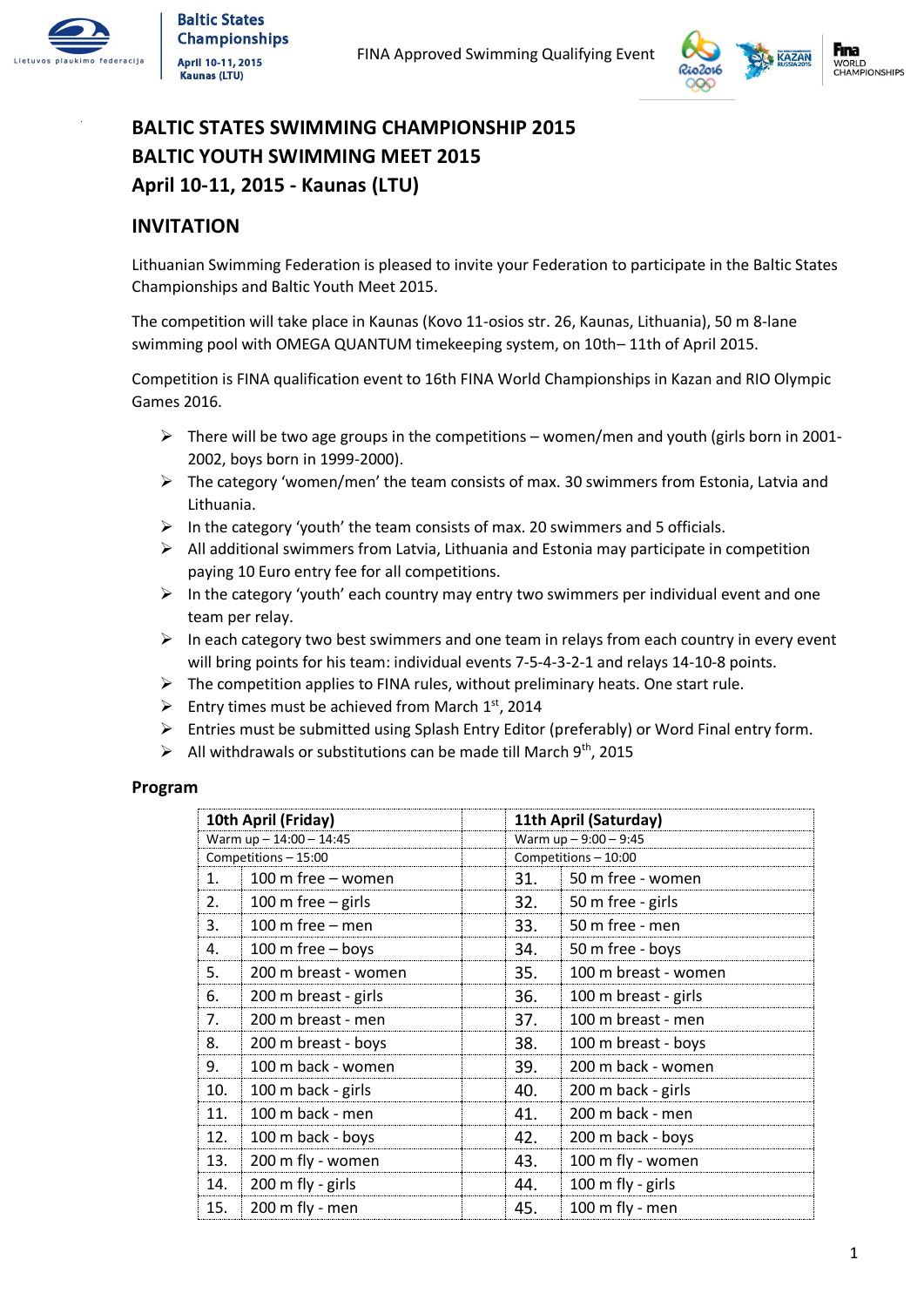

#### **Baltic States Championships** April 10-11, 2015

FINA Approved Swimming Qualifying Event





| <b>Kaunas (LTU)</b>         |     | Riozo16<br><b>START</b>       |
|-----------------------------|-----|-------------------------------|
| 200 m fly - boys            | 46. | 100 m fly - boys              |
| 400 m free - women          | 47. | 200 m free - women            |
| 400 m free - girls          | 48. | 200 m free - girls            |
| 400 m free - men            | 49. | 200 m free - men              |
| 400 m free - boys           | 50. | 200 m free - boys             |
| 200 m I.M. - women          | 51. | 400 m I.M. - women            |
| 200 m I.M. - girls          | 52. | 400 m I.M. - girls            |
| 200 m I.M. - men            | 53. | 400 m I.M. - men              |
| 200 m I.M. - boys           | 54. | 400 m I.M. - boys             |
| 50 m breast - women         | 55. | 50 m back - women             |
| 50 m breast - men           | 56. | 50 m back - men               |
| 50 m fly - women            | 57. | 4x100 m medley - women, girls |
| 50 m fly - men              | 58. | 4x100 m medley - men, boys    |
| 4x100 m free - women, girls |     |                               |
| 4x100 m free - men, boys    |     |                               |
|                             |     |                               |

- $\triangleright$  The organizers reserve the right to join heats for age groups if necessary for 200, 400 m events.
- $\triangleright$  First, second and third places in each individual event in both age groups will be awarded with medals. Two best swimmers (male and female in both age groups) of each team will be awarded with special prizes.
- $\triangleright$  Preliminary Entry Forms should to be sent till 16th March, 2015 to the Lithuanian Swimming Federation e-mail: emilis.vaitkaitis@gmail.com
- Final Entry Forms should be submitted by April 3rd, 2015 to the Lithuanian Swimming Federation e-mail: emilis.vaitkaitis@gmail.com
- $\triangleright$  Every team should take care for they accommodation by themselves connecting directly with hotels. List of the hotels with special prices in appendix No. 1.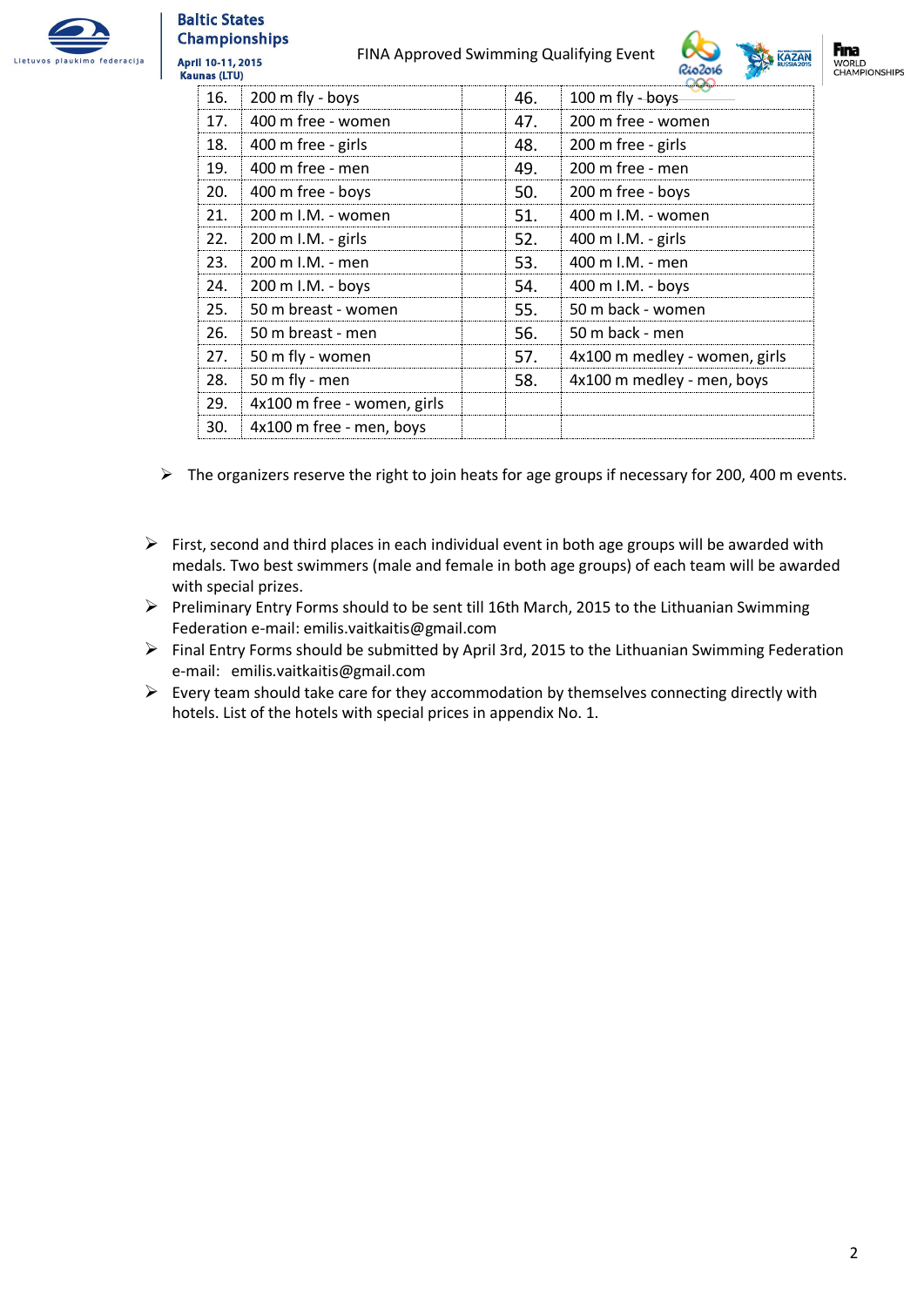



# **BALTIC STATES CHAMPIONSHIPS IN SWIMMING 2015 PRELIMINARY ENTRY FORM**

Federation \_\_\_\_\_\_\_\_\_\_\_\_\_\_\_\_\_\_\_\_\_\_\_\_\_\_\_\_\_\_\_\_\_\_\_\_\_\_\_\_\_

Contact person \_\_\_\_\_\_\_\_\_\_\_\_\_\_\_\_\_\_\_\_\_\_\_\_\_\_\_\_\_\_\_\_\_\_\_\_\_\_

Telephone \_\_\_\_\_\_\_\_\_\_\_\_\_\_\_\_\_\_\_\_\_\_

| E-mail |  |  |
|--------|--|--|
|        |  |  |

Expected number of swimmers \_\_\_\_\_\_

Expected number of officials **with the Expected** 

Expected date and time of arrival \_\_\_\_\_\_\_\_\_\_\_\_\_\_\_\_\_\_\_\_\_

Expected date and time of departure \_\_\_\_\_\_\_\_\_\_\_\_\_\_\_\_\_\_

**The form must be returned to the Lithuanian Swimming Federation before March 16th, 2015.**

**E-mail: emilis.vaitkaitis@gmail.com**

Date \_\_\_\_\_\_\_\_\_\_\_\_\_\_\_\_\_\_\_\_\_\_\_\_\_\_\_\_\_\_\_\_Signature \_\_\_\_\_\_\_\_\_\_\_\_\_\_\_\_\_\_\_\_\_\_\_\_\_\_\_\_\_\_\_\_\_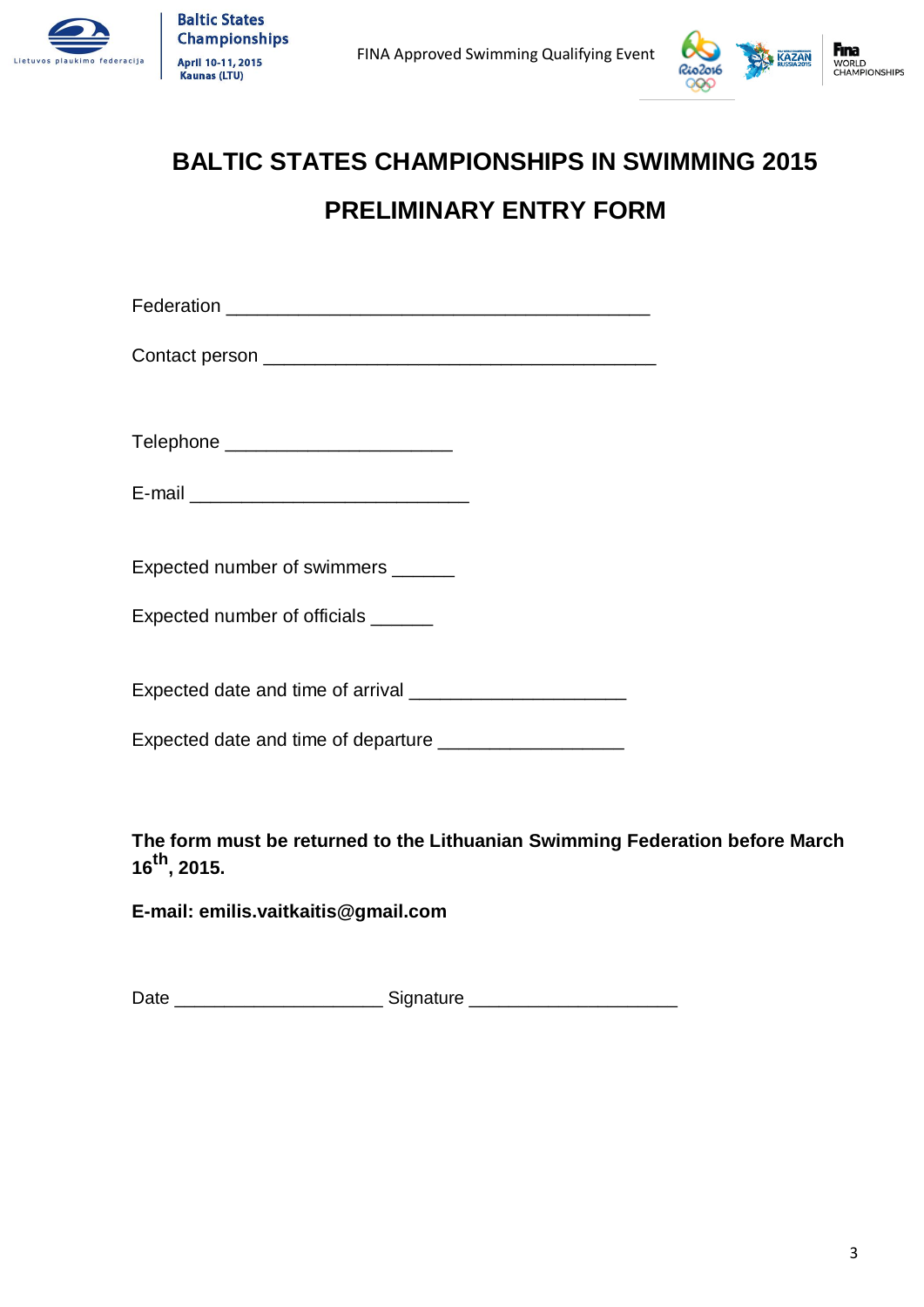



# **BALTIC STATES SWIMMING MEET 2015 PRELIMINARY ENTRY FORM**

| Telephone __________________________                        |  |
|-------------------------------------------------------------|--|
|                                                             |  |
|                                                             |  |
| Expected number of swimmers ______                          |  |
| Expected number of officials ______                         |  |
|                                                             |  |
| Expected date and time of departure _______________________ |  |
|                                                             |  |

**The form must be returned to the Lithuanian Swimming Federation before March 16th, 2015.**

**E-mail: emilis.vaitkaitis@gmail.com**

Date \_\_\_\_\_\_\_\_\_\_\_\_\_\_\_\_\_\_\_\_\_ Signature \_\_\_\_\_\_\_\_\_\_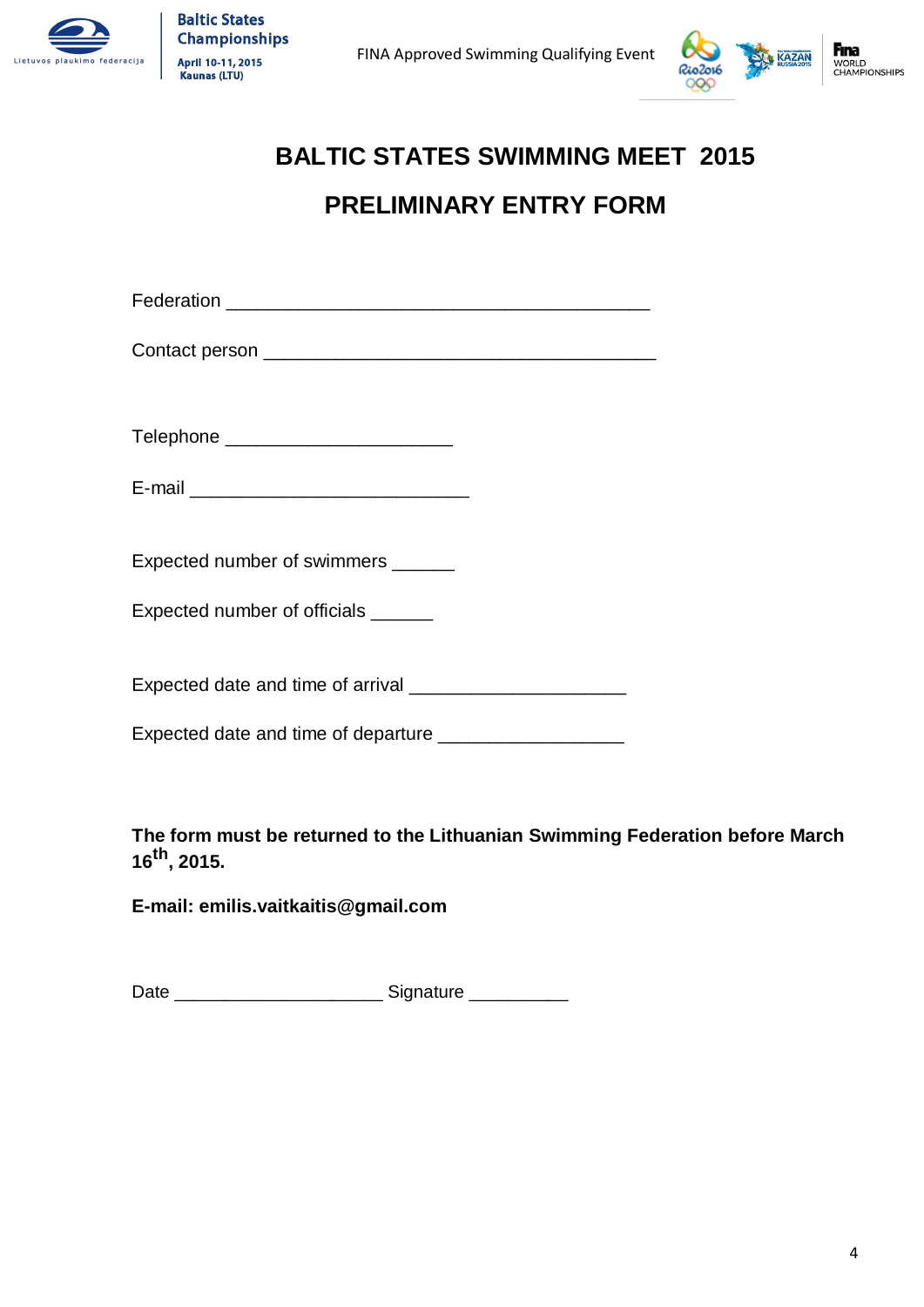



# **BALTIC STATES CHAMPIONSHIPS IN SWIMMING 2015**

## **FINAL ENTRY FORM**

Federation \_\_\_\_\_\_\_\_\_\_\_\_\_\_\_\_\_\_\_\_\_\_\_\_\_\_\_\_\_\_\_\_\_\_\_\_\_\_\_\_\_

Contact person \_\_\_\_\_\_\_\_\_\_\_\_\_\_\_\_\_\_\_\_\_\_\_\_\_\_\_\_\_\_\_\_\_\_\_\_\_\_

Telephone \_\_\_\_\_\_\_\_\_\_\_\_\_\_\_\_\_\_\_\_\_\_\_\_\_\_\_  $E$ -mail  $\Box$ 

| Swimmers Name, surname | YOB | Event<br>No. | Event | Entry time |
|------------------------|-----|--------------|-------|------------|
|                        |     |              |       |            |
|                        |     |              |       |            |
|                        |     |              |       |            |
|                        |     |              |       |            |
|                        |     |              |       |            |
|                        |     |              |       |            |
|                        |     |              |       |            |
|                        |     |              |       |            |
|                        |     |              |       |            |
|                        |     |              |       |            |
|                        |     |              |       |            |
|                        |     |              |       |            |
|                        |     |              |       |            |
|                        |     |              |       |            |
|                        |     |              |       |            |
|                        |     |              |       |            |
|                        |     |              |       |            |
|                        |     |              |       |            |
|                        |     |              |       |            |
|                        |     |              |       |            |
|                        |     |              |       |            |
|                        |     |              |       |            |
|                        |     |              |       |            |

**The form must be returned to the Lithuanian Swimming Federation before April 3 rd, 2015.**

### **E-mail: emilis.vaitkaitis@gmail.com**

Date \_\_\_\_\_\_\_\_\_\_\_\_\_\_\_\_\_\_\_\_\_\_\_\_\_\_\_\_\_\_\_\_Signature \_\_\_\_\_\_\_\_\_\_\_\_\_\_\_\_\_\_\_\_\_\_\_\_\_\_\_\_\_\_\_\_\_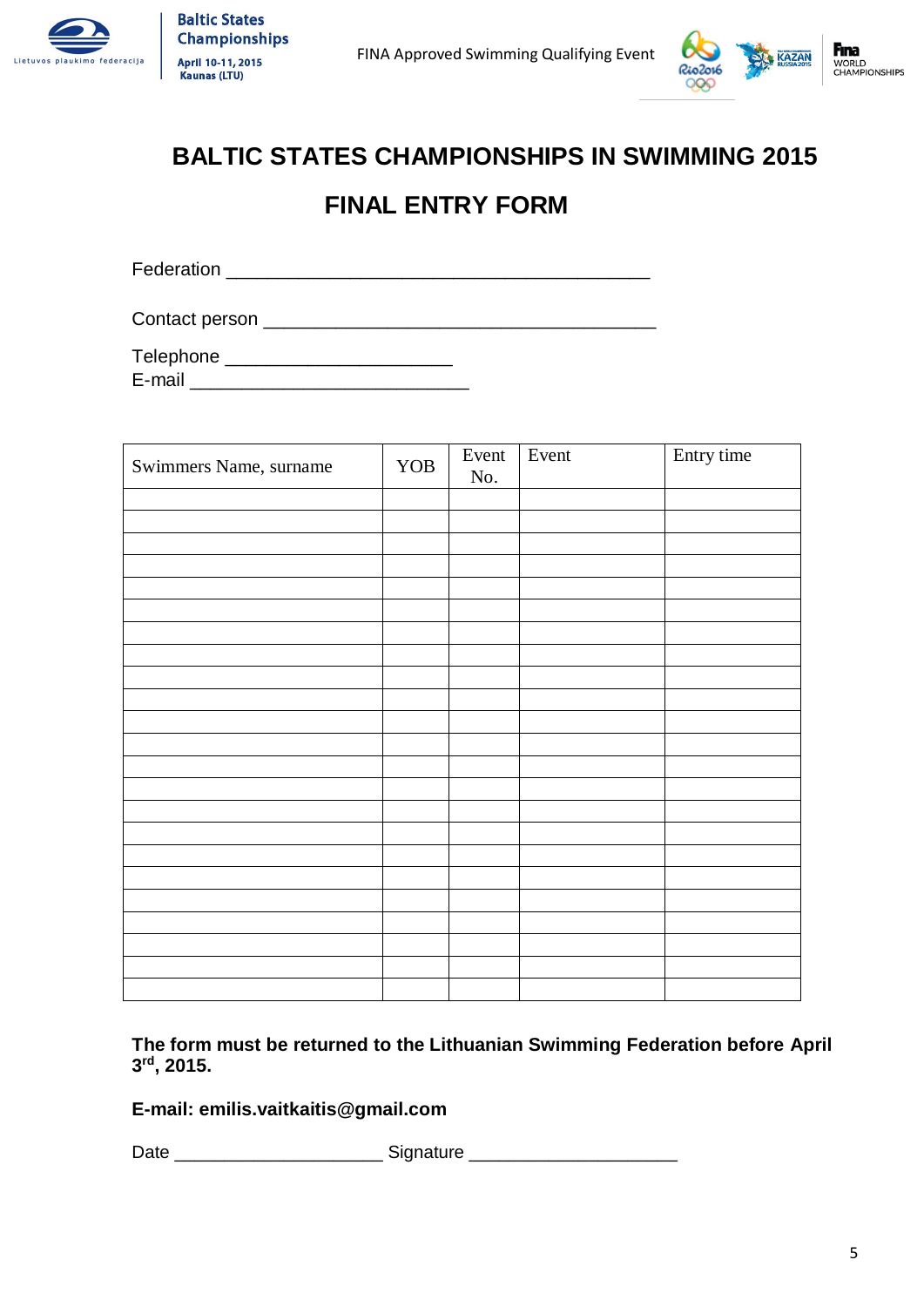



# **BALTIC STATES YOUTH SWIMMING MEET 2015**

## **FINAL ENTRY FORM**

Federation \_\_\_\_\_\_\_\_\_\_\_\_\_\_\_\_\_\_\_\_\_\_\_\_\_\_\_\_\_\_\_\_\_\_\_\_\_\_\_\_\_

Contact person \_\_\_\_\_\_\_\_\_\_\_\_\_\_\_\_\_\_\_\_\_\_\_\_\_\_\_\_\_\_\_\_\_\_\_\_\_\_

Telephone \_\_\_\_\_\_\_\_\_\_\_\_\_\_\_\_\_\_\_\_\_\_  $E$ -mail  $\Box$ 

| Swimmers Name, surname | YOB | Event<br>No. | Event | Entry time |
|------------------------|-----|--------------|-------|------------|
|                        |     |              |       |            |
|                        |     |              |       |            |
|                        |     |              |       |            |
|                        |     |              |       |            |
|                        |     |              |       |            |
|                        |     |              |       |            |
|                        |     |              |       |            |
|                        |     |              |       |            |
|                        |     |              |       |            |
|                        |     |              |       |            |
|                        |     |              |       |            |
|                        |     |              |       |            |
|                        |     |              |       |            |
|                        |     |              |       |            |
|                        |     |              |       |            |
|                        |     |              |       |            |
|                        |     |              |       |            |
|                        |     |              |       |            |
|                        |     |              |       |            |
|                        |     |              |       |            |
|                        |     |              |       |            |
|                        |     |              |       |            |
|                        |     |              |       |            |
|                        |     |              |       |            |

**The form must be returned to the Lithuanian Swimming Federation before April 3 rd, 2015.**

**E-mail: emilis.vaitkaitis@gmail.com**

Date \_\_\_\_\_\_\_\_\_\_\_\_\_\_\_\_\_\_\_\_\_ Signature \_\_\_\_\_\_\_\_\_\_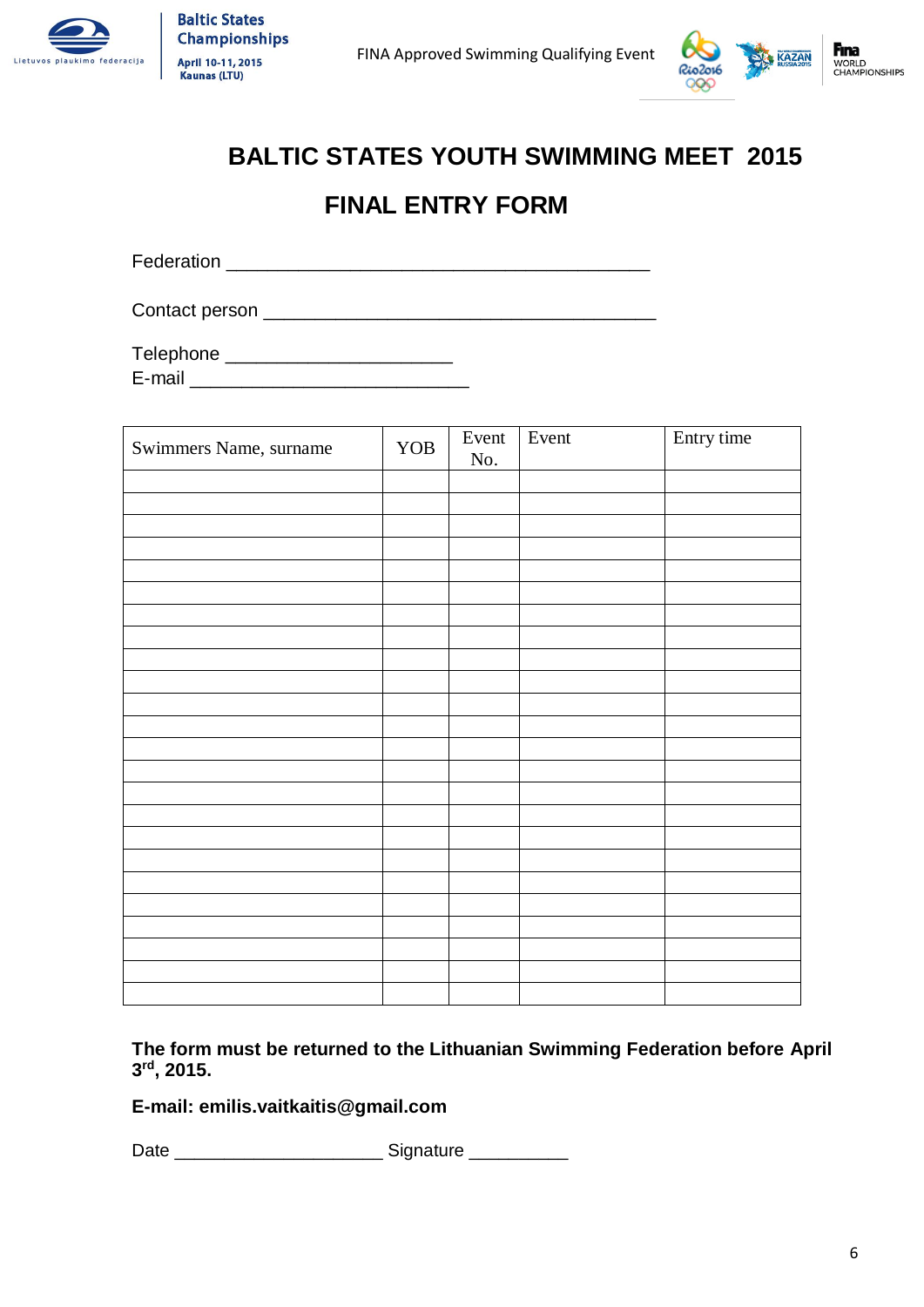# **Accommodation offers:**

| <b>EUROPARO</b> ALE<br>Hotel Europa Royale Kaunas: Miško St 11, LT-44321 Kaunas LITHUANIA<br>https://www.groupeuropa.com/booking/available_rooms/?lang=en&hotel_id=54<br><b>Hotel Europa</b><br>$&$ check_in=2015-02-26 $&$ lenght=1 $&$ adults=1 $&$ children=0<br>Royale ****<br>The accommodation rates including breakfast: |
|---------------------------------------------------------------------------------------------------------------------------------------------------------------------------------------------------------------------------------------------------------------------------------------------------------------------------------|
|                                                                                                                                                                                                                                                                                                                                 |
|                                                                                                                                                                                                                                                                                                                                 |
|                                                                                                                                                                                                                                                                                                                                 |
|                                                                                                                                                                                                                                                                                                                                 |
|                                                                                                                                                                                                                                                                                                                                 |
| 38 EUR per day for single room (rack rate 90EUR)<br>$100\%$ $\Box$                                                                                                                                                                                                                                                              |
| 46 EUR per day for twin room (23eur per person) (rack rate 115EUR)                                                                                                                                                                                                                                                              |
| Lithuanian                                                                                                                                                                                                                                                                                                                      |
| swimming<br><b>Catering service, served in portions:</b>                                                                                                                                                                                                                                                                        |
| federation<br>10 EUR Lunch or dinner (soup, main dish, fruits, table water, coffee/tea, bread)                                                                                                                                                                                                                                  |
| 12 EUR Lunch or dinner (salad, main dish, desert, table water, coffee/tea, bread)                                                                                                                                                                                                                                               |
|                                                                                                                                                                                                                                                                                                                                 |
| The accommodation rates including FULL BUFFET STYLE CATERING (breakfast, lunch,                                                                                                                                                                                                                                                 |
| dinner) :                                                                                                                                                                                                                                                                                                                       |
| 50 EUR per day for single room                                                                                                                                                                                                                                                                                                  |
| 76 EUR per day for twin room (38eur per person)                                                                                                                                                                                                                                                                                 |
| <b>Rates include:</b>                                                                                                                                                                                                                                                                                                           |
| <b>VAT</b>                                                                                                                                                                                                                                                                                                                      |
| <b>Buffet breakfast</b>                                                                                                                                                                                                                                                                                                         |
| Lunch (soup, salad bar, main dishes 2, + pasta + hot vegetables + rice or potatoes,                                                                                                                                                                                                                                             |
| desert, fruits, juice, table water, coffee/tea, bread assortment)                                                                                                                                                                                                                                                               |
| Dinner (soup, salad bar, main dishes 2+ pasta + hot vegetables + rice or potatoes,                                                                                                                                                                                                                                              |
| desert, fruits, juice, table water, coffee/tea, bread assortment)                                                                                                                                                                                                                                                               |
|                                                                                                                                                                                                                                                                                                                                 |
| The following rates including FULL CATERING 3 course personal service                                                                                                                                                                                                                                                           |
| (portions) (breakfast, lunch, dinner) :                                                                                                                                                                                                                                                                                         |
| 50 EUR per day for single room                                                                                                                                                                                                                                                                                                  |
| 70 EUR per day for twin room (35eur per person)                                                                                                                                                                                                                                                                                 |
| Rates include:                                                                                                                                                                                                                                                                                                                  |
| <b>VAT</b>                                                                                                                                                                                                                                                                                                                      |
| <b>Buffet breakfast</b>                                                                                                                                                                                                                                                                                                         |
| Lunch served meal portions per person (salad, main dish, + fruit, table water,                                                                                                                                                                                                                                                  |
| coffee/tea, bread)                                                                                                                                                                                                                                                                                                              |
| Dinner served meal portions per person (soup, main dish, + desert, table water,                                                                                                                                                                                                                                                 |
| coffee/tea, bread)                                                                                                                                                                                                                                                                                                              |
|                                                                                                                                                                                                                                                                                                                                 |
| Contact person:                                                                                                                                                                                                                                                                                                                 |
| Neringa Tumasonė - Director                                                                                                                                                                                                                                                                                                     |
| dir.kaunas@europaroyale.com                                                                                                                                                                                                                                                                                                     |
| +370 698 85499                                                                                                                                                                                                                                                                                                                  |
| Directions to swimming pool on map (5,3 km.)                                                                                                                                                                                                                                                                                    |
|                                                                                                                                                                                                                                                                                                                                 |
|                                                                                                                                                                                                                                                                                                                                 |
|                                                                                                                                                                                                                                                                                                                                 |
|                                                                                                                                                                                                                                                                                                                                 |